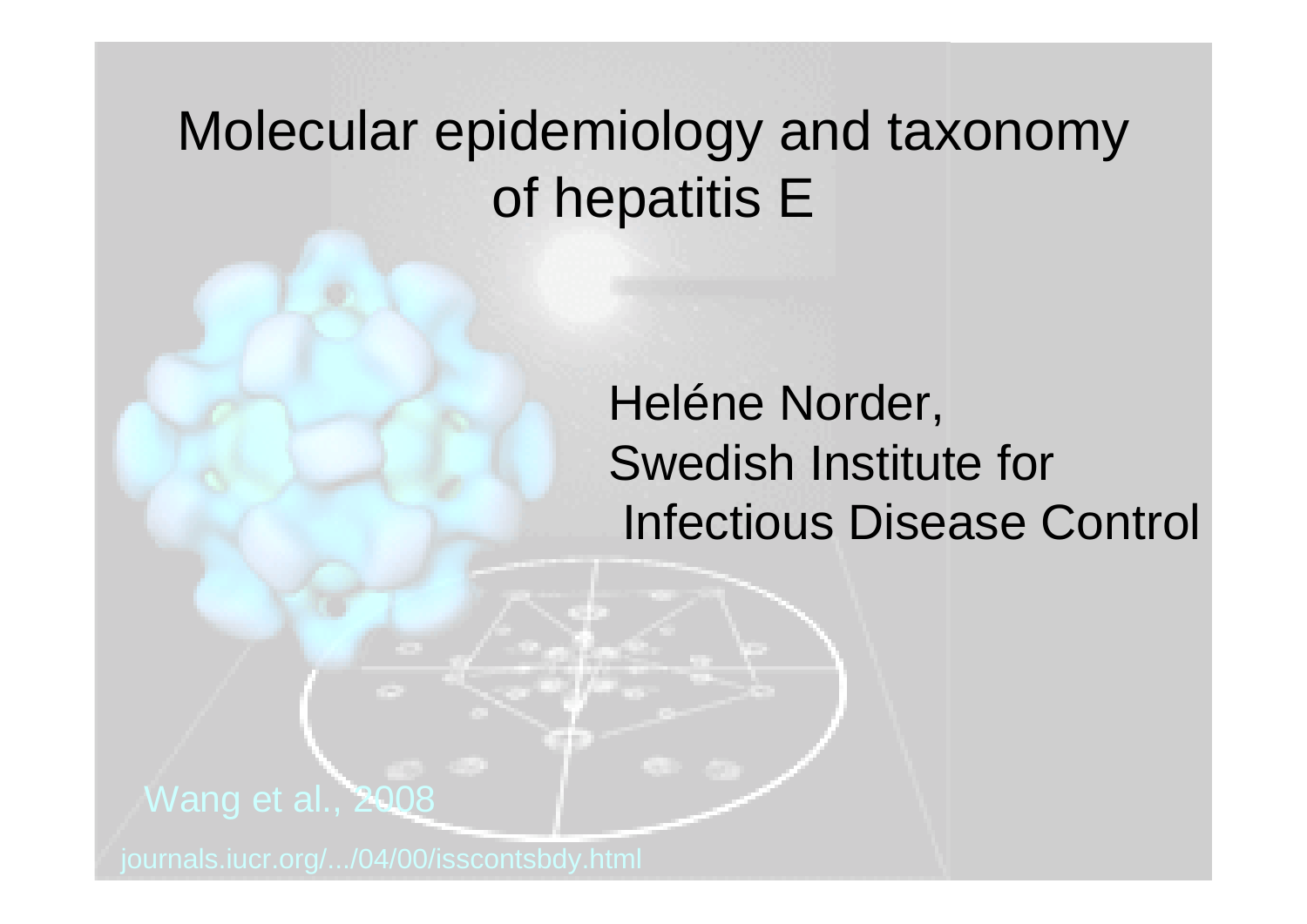# Callivide ideas

Pirricha his alue

**Hepatitis E virus was first assumed to be a member of the Caliciviridae family and thereafter found more related to Togaviridae, in the class IV (+)sense RNA viruses, which includes 27 virus families and 17 unassigned genera.**

homatsridae

**In the most recent ICTV classification, HEV has been placed in its own taxonomic group within the class IV, hepeviridae.**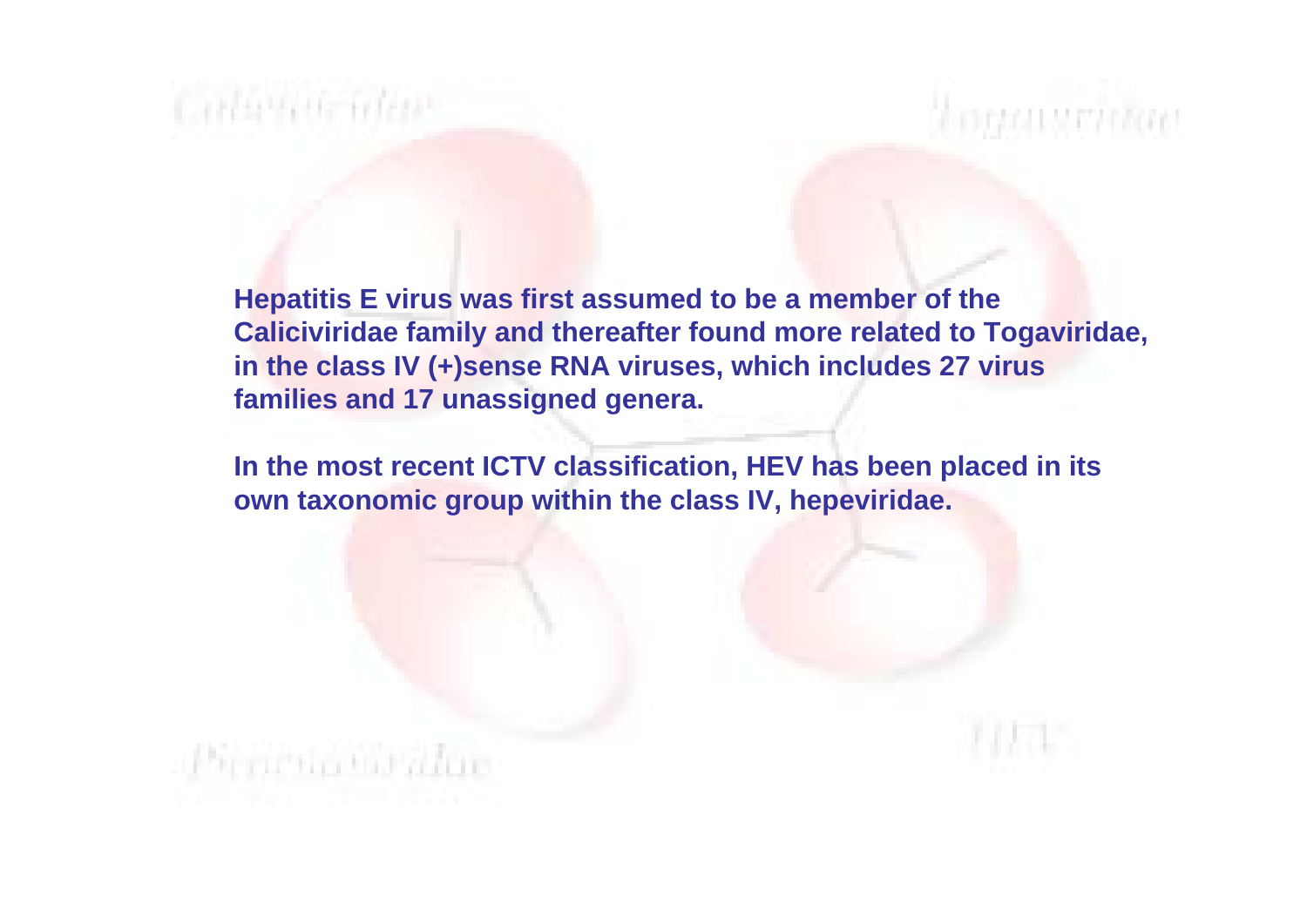# **Hepatitis A Hepatitis E**

| <b>Virus family</b>           | picornaviridae    | hepeviridae                                                                              |
|-------------------------------|-------------------|------------------------------------------------------------------------------------------|
| <b>Nucleic acid</b>           | plus strand RNA   | plus strand RNA                                                                          |
| <b>Genomic size</b>           | <b>7.5 kb</b>     | <b>7.5 kb</b>                                                                            |
| <b>Transmission</b>           | feces/(blood)     | feces/(blood)                                                                            |
| <b>Incubation</b>             | 2-5 weeks         | 3–7 weeks                                                                                |
| <b>Chronicity</b>             | none              | not common (kidney transplant<br>patients)                                               |
| <b>Mortality</b>              | $1 - 2\%$         | $\langle 1\%, \text{but } 15\text{-}25\% \text{ in pregnant } \rangle$<br><b>females</b> |
| <b>Severity of</b><br>disease | increaes with age | increases with age                                                                       |
| <b>Vaccine available Yes</b>  |                   | <b>Yes, under development</b>                                                            |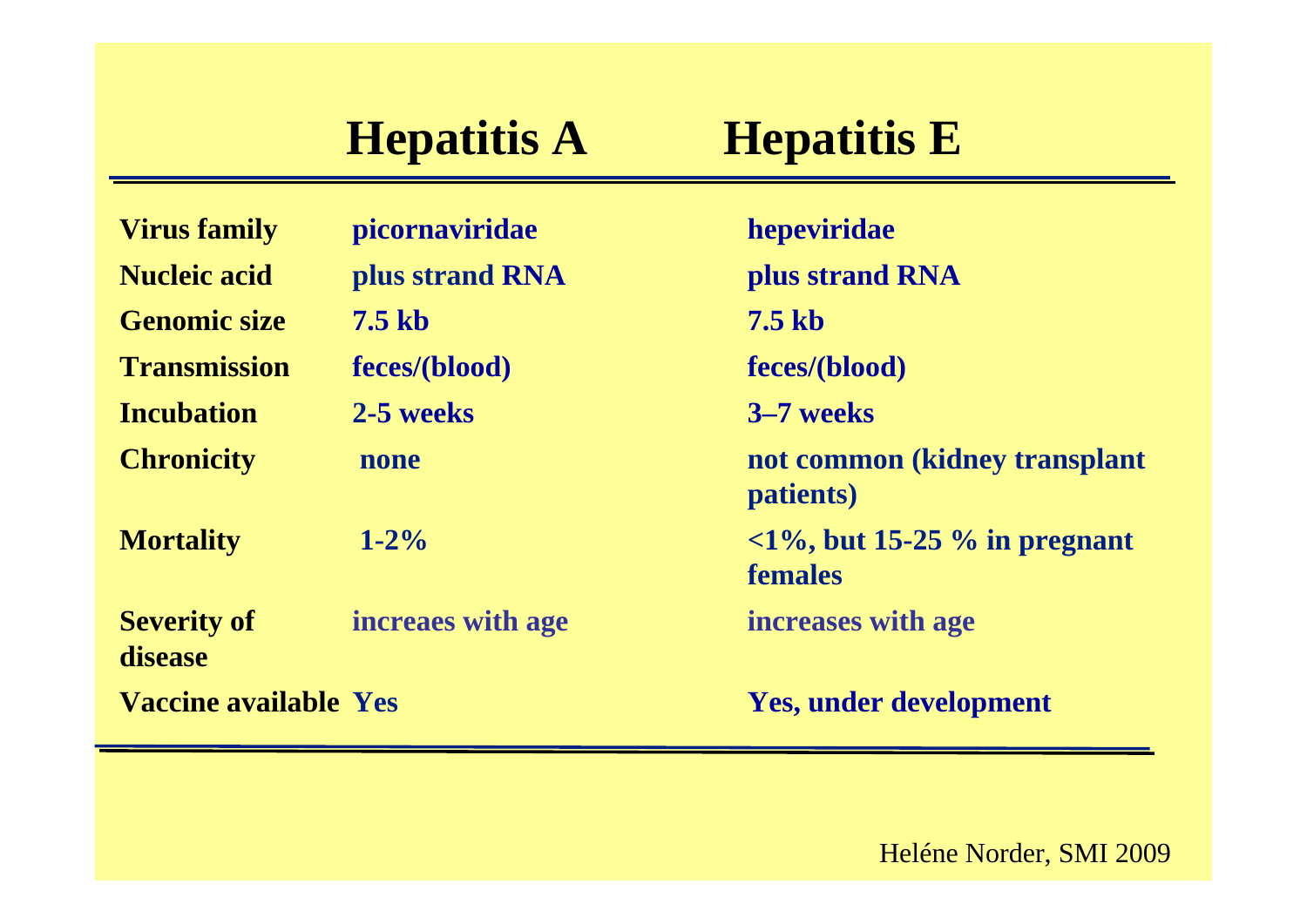# Genomic organization of HEV

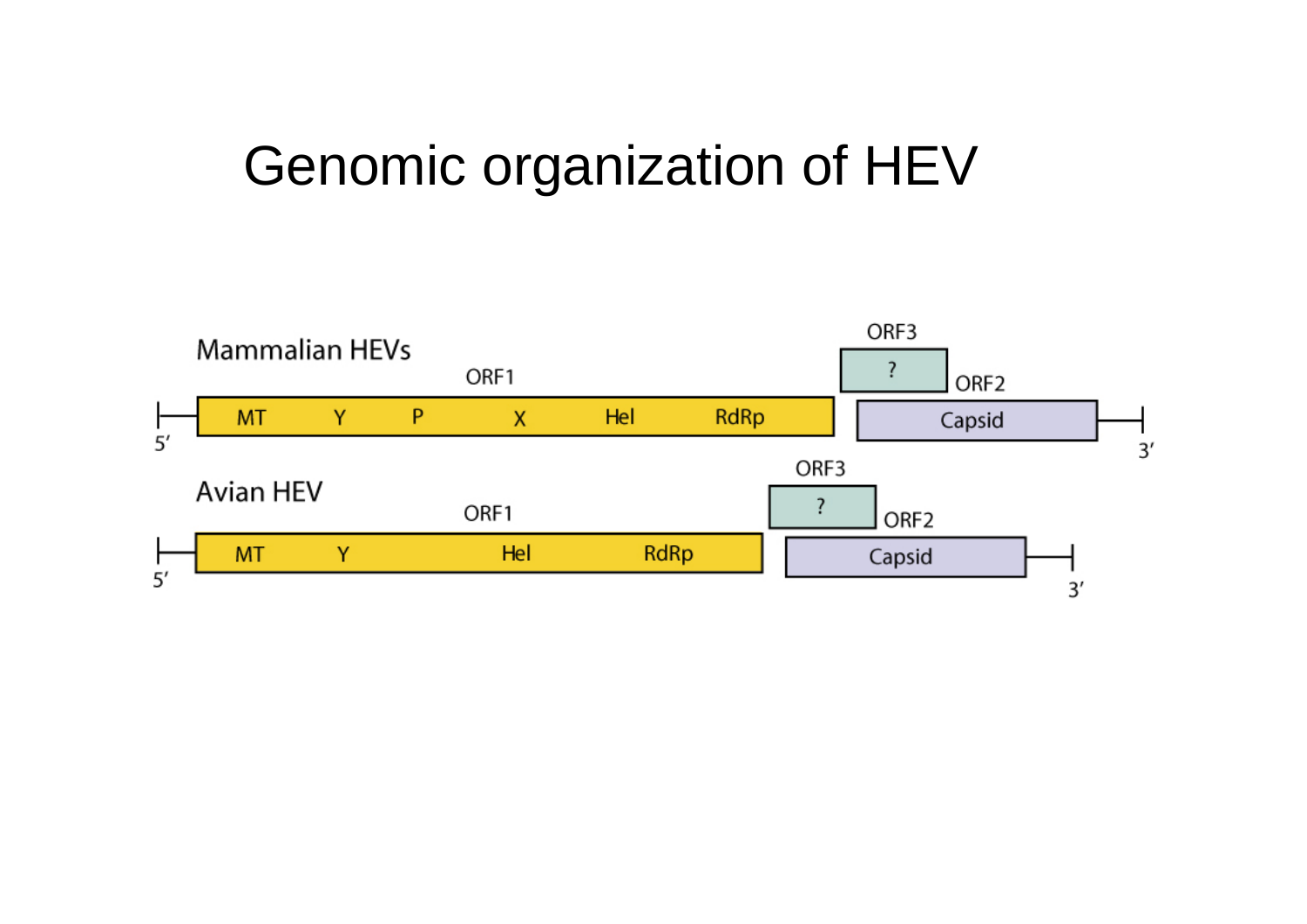### **There are four human HEV genotypes**

**Genotype 1 human cases Asia, Africa Genotype 2 human cases Mexico, Chad Genotype 3 human, swine, wild boar, deer and mongooses, world-wide Genotype 4 human cases, swine and cat Taiwan, Japan, China**

**Genotype 5 chickens, USA, Brazil, Spain**

Heléne Norder, SMI 2009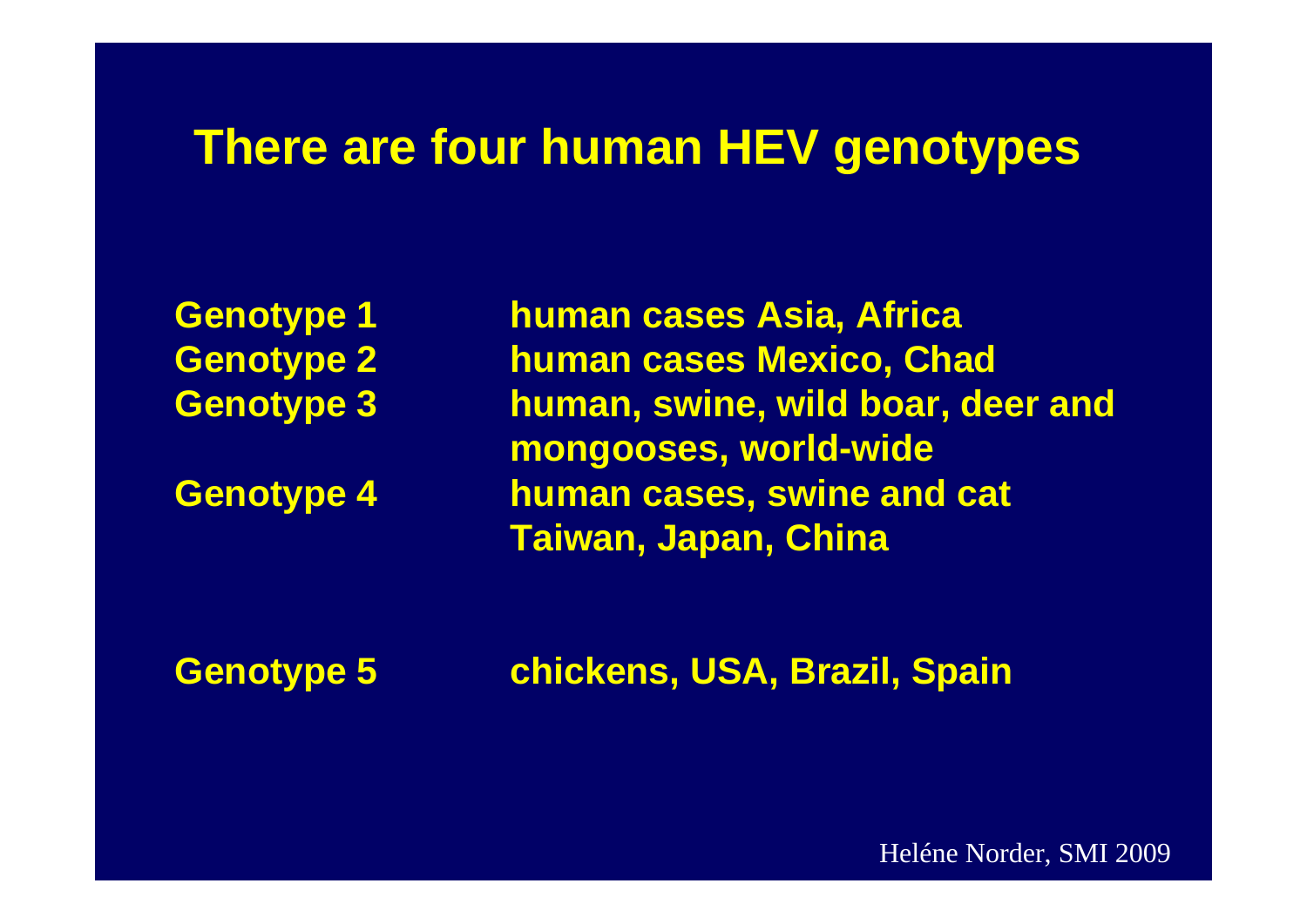# **Geographic Distribution of Hepatitis E Geographic Distribution of Hepatitis E**

Outbreaks or Confirmed Infection in >25% of Sporadic Non-ABC Hepatitis

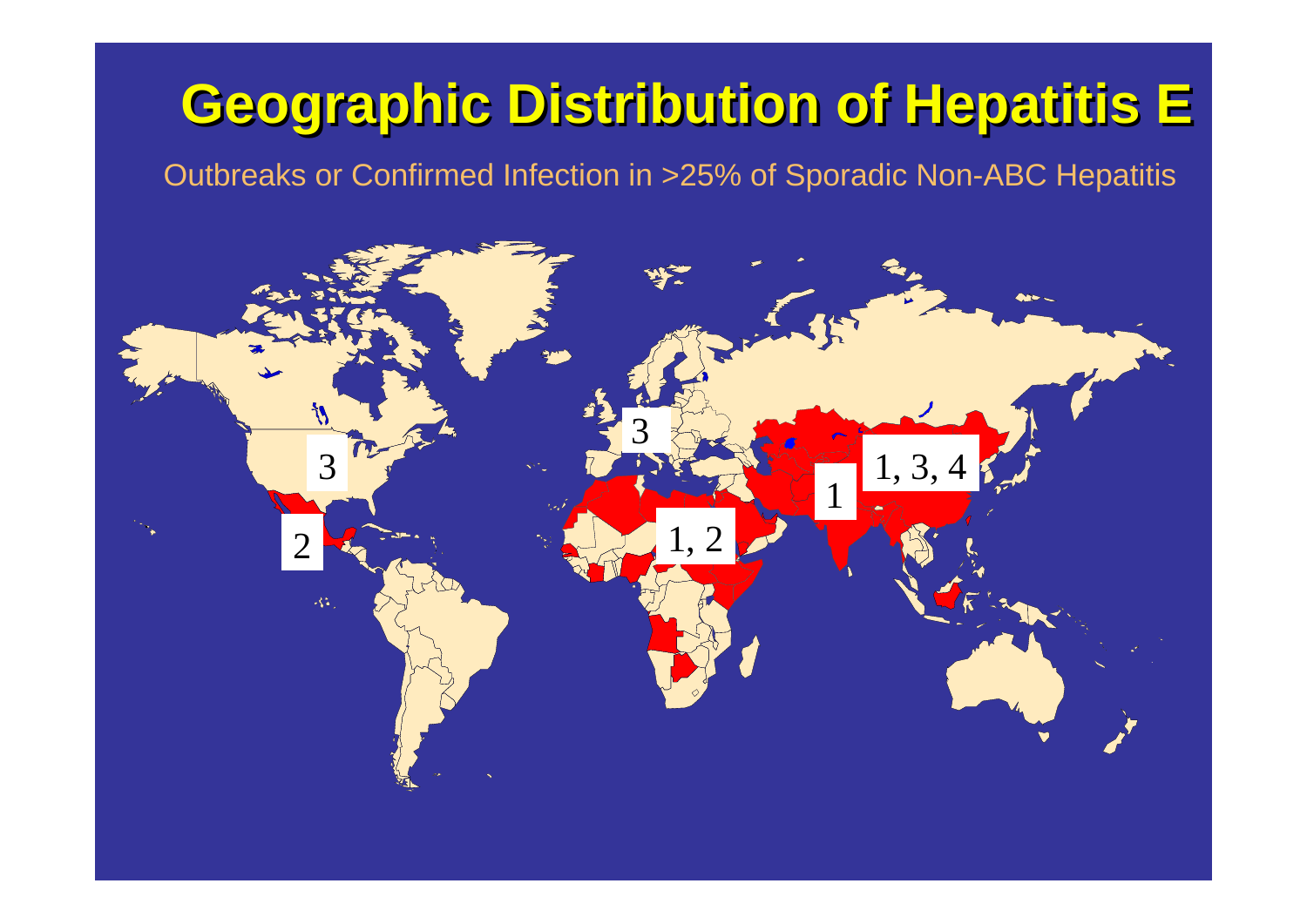**HEV genotypes have been subdivided into 24 subgenotypes unfortunatly mostly based only on limited sequencing**

Genotype 1 a – e

Genotype 2 a – b

complete genome missing for subtype 2b

Genotype 3 a – j complete genome missing for subtypes 3c – 3f, 3h, 3i

# Genotype 4 a – g

complete genome missing for subtypes 4a, 4b, 4e,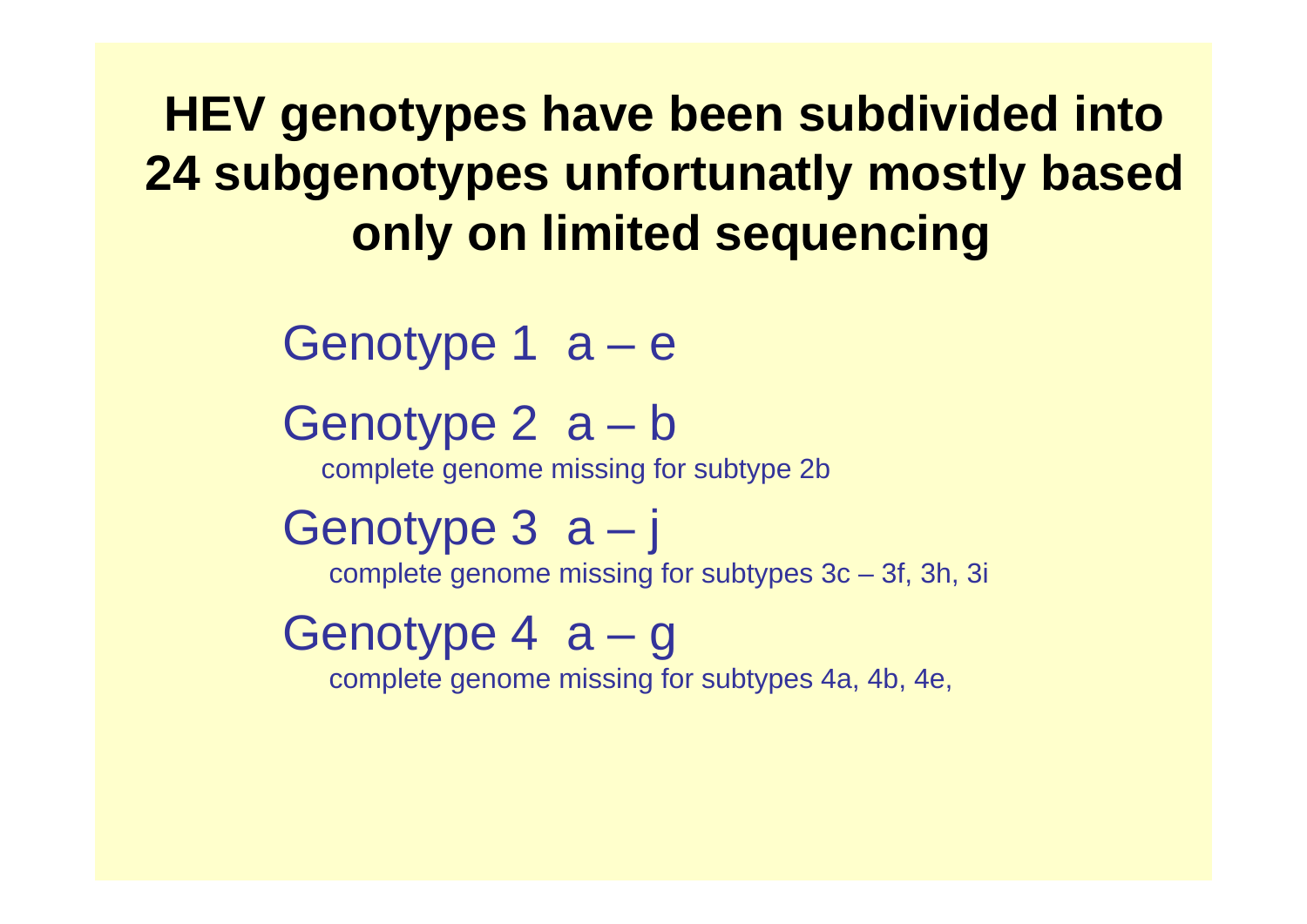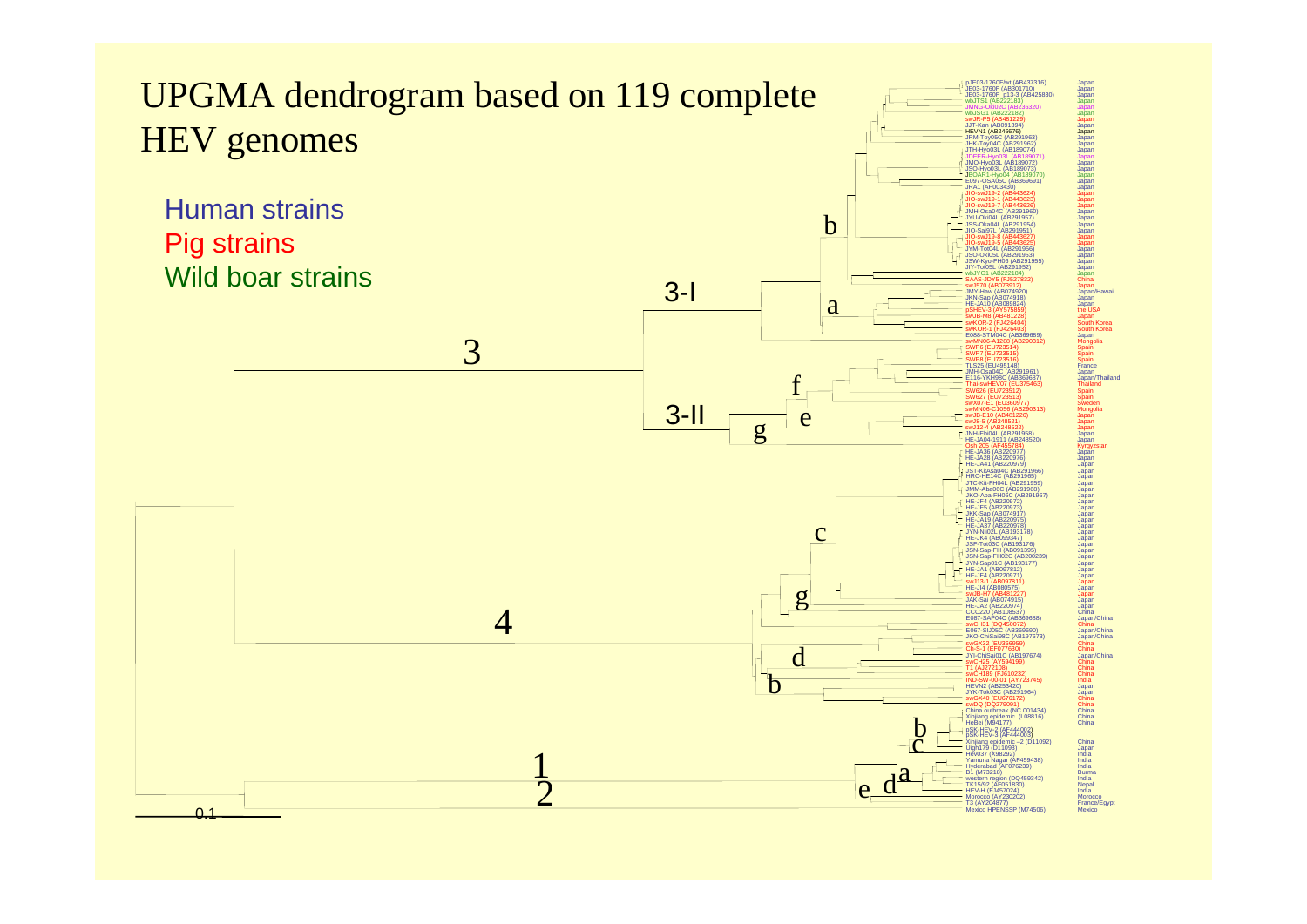### **Pairwise comparisons of genetic distances between 119 complete HEV genomes**

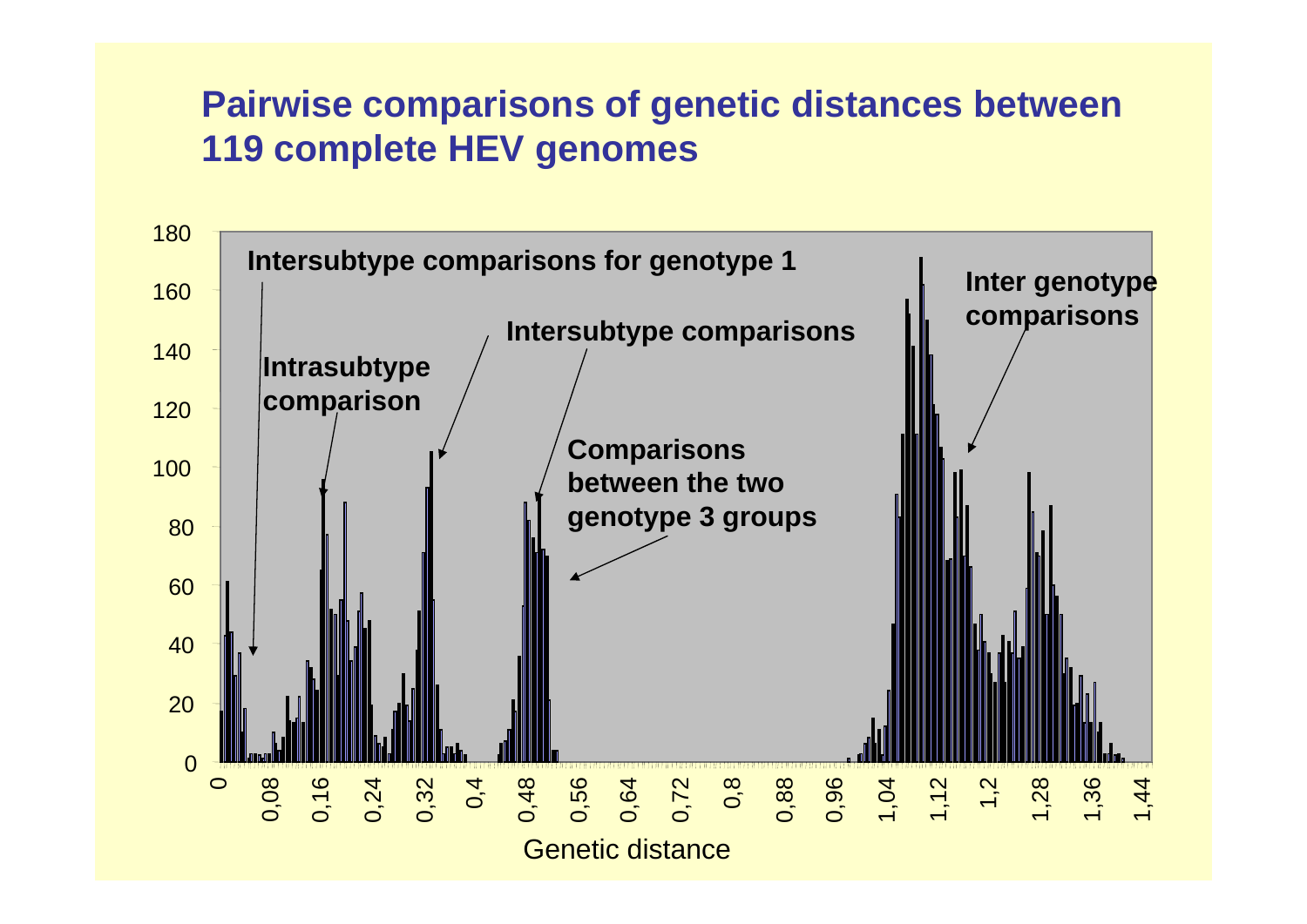# Genomic organization of HEV

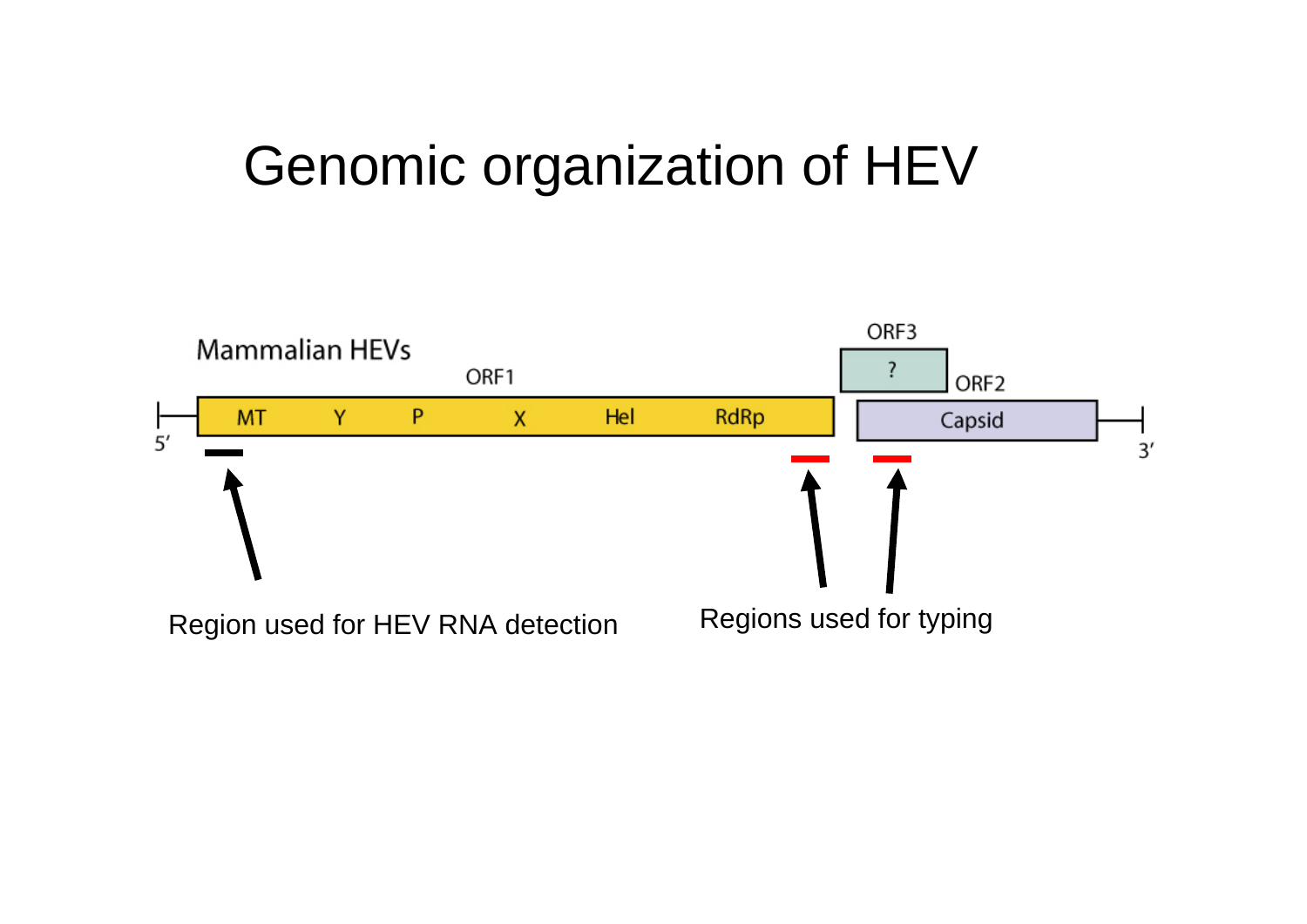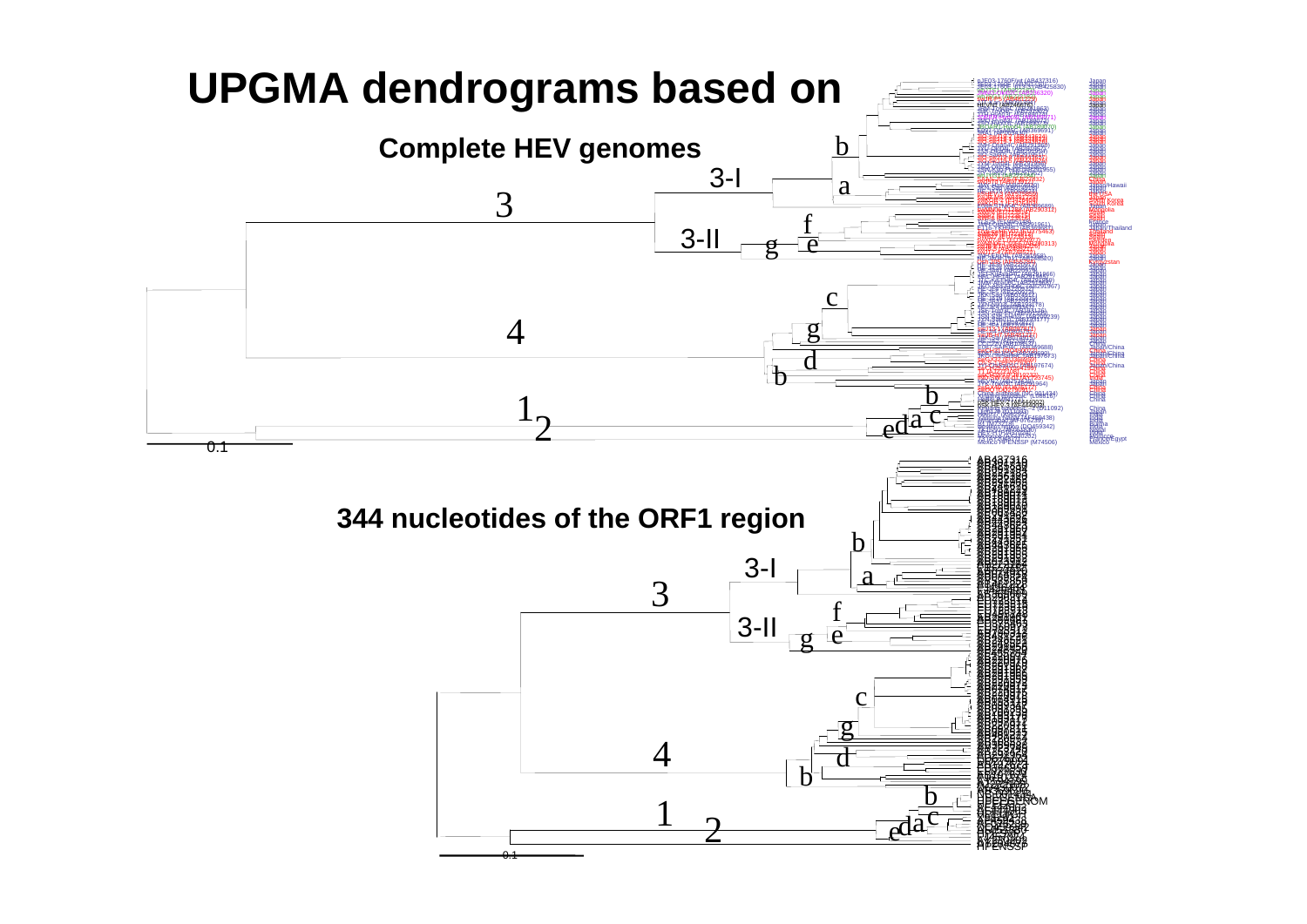

0.1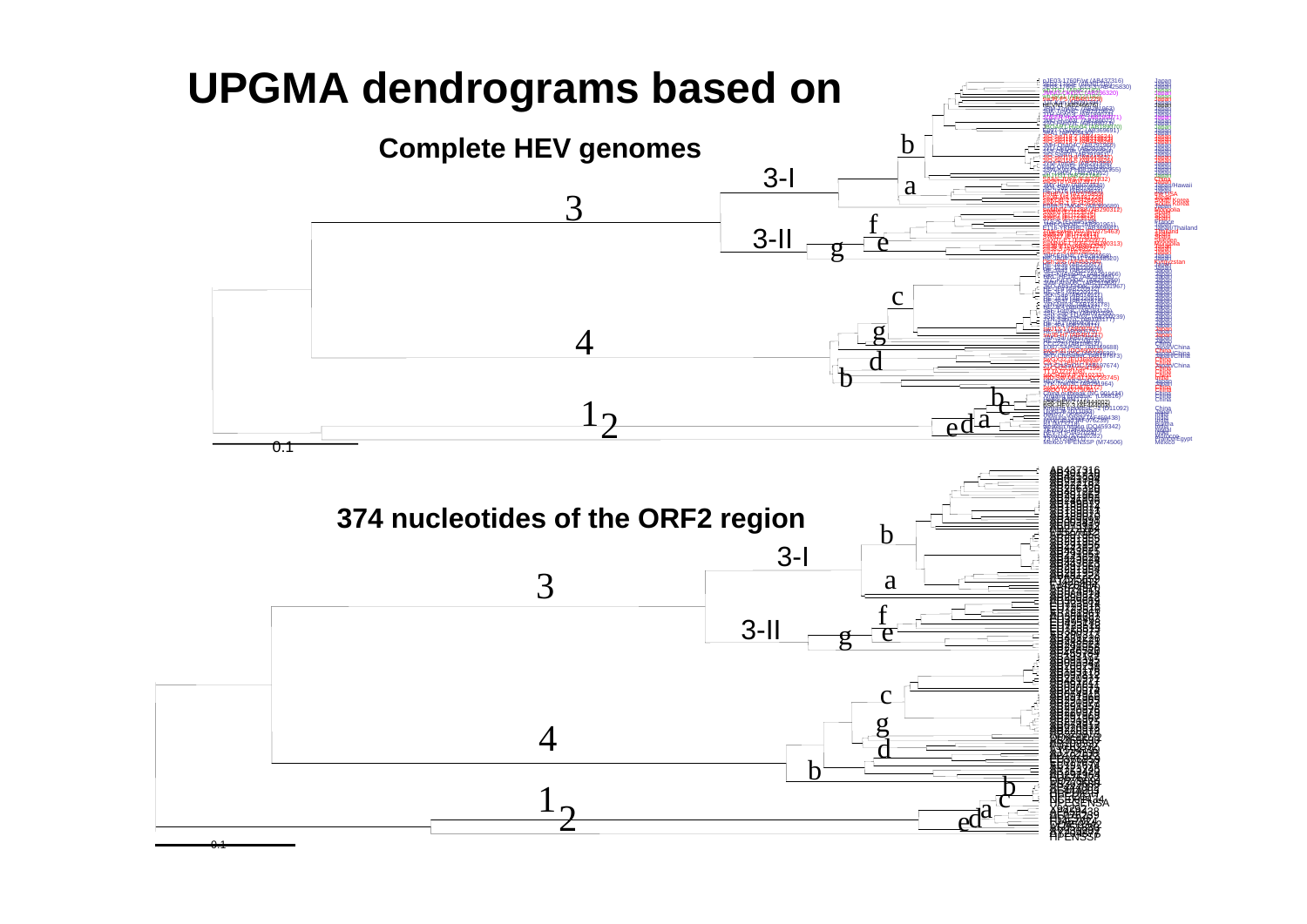#### **Results from testing sera for HEV RNA from 180 patients with anti- HEV**

|                | <b>HEV IgM positive</b> |                  | only IgG positive |            |  |
|----------------|-------------------------|------------------|-------------------|------------|--|
|                |                         | N tested HEV RNA | N HEV RNA         |            |  |
| <b>Sweden</b>  | 50                      | 43 (86 %)        | 47                | $11(23\%)$ |  |
| <b>Denmark</b> | 50                      | 28 (56 %)        | 33                | $4(12\%)$  |  |
| <b>TOTAL</b>   | 100                     | 71(71%)          | 80                | 15(19%)    |  |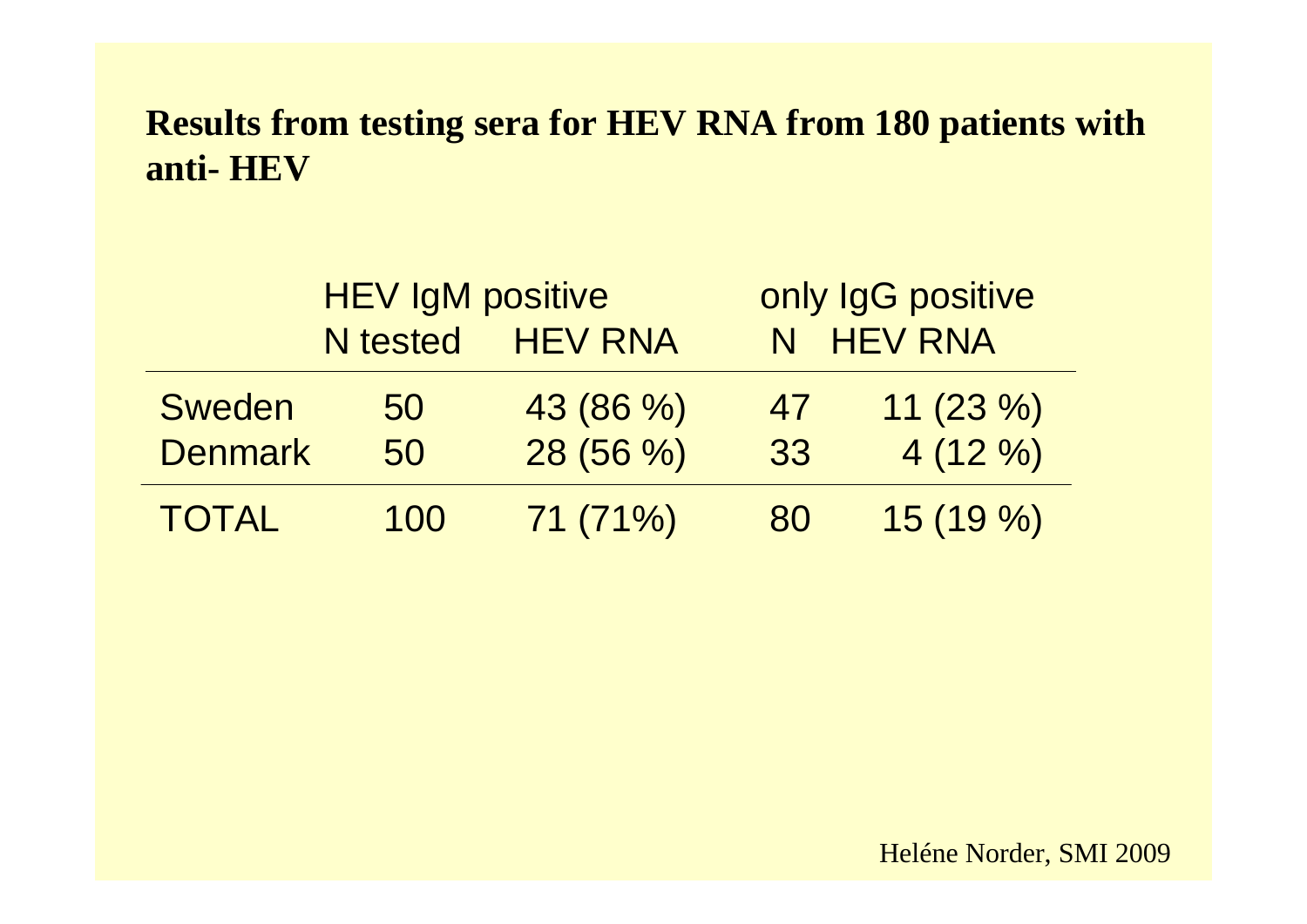# **Hepatitis E virus isolates from 1993- 2008 typed at the Swedish Institute for Infectious Disease Control (SMI)**

| Geno-<br>type  | 1993-2003 2004 2005 2006 2007 2008 Total |              |                 |                  |                 |    |                                 |
|----------------|------------------------------------------|--------------|-----------------|------------------|-----------------|----|---------------------------------|
| $\mathbf 1$    | 29                                       | $\mathbf{6}$ |                 | $\frac{11}{2}$ 2 |                 |    | 6 13 67 (86 $\%$ )              |
| $\overline{3}$ |                                          | $\mathbf 0$  | $\mathbf 1$     |                  |                 |    | $1 \t 2 \t 6 \t 11 \t (14\t %)$ |
| <b>Total</b>   | 30                                       | 6            | $\overline{12}$ | $\overline{9}$   | $\overline{17}$ | 19 | 78                              |

Heléne Norder, SMI 2009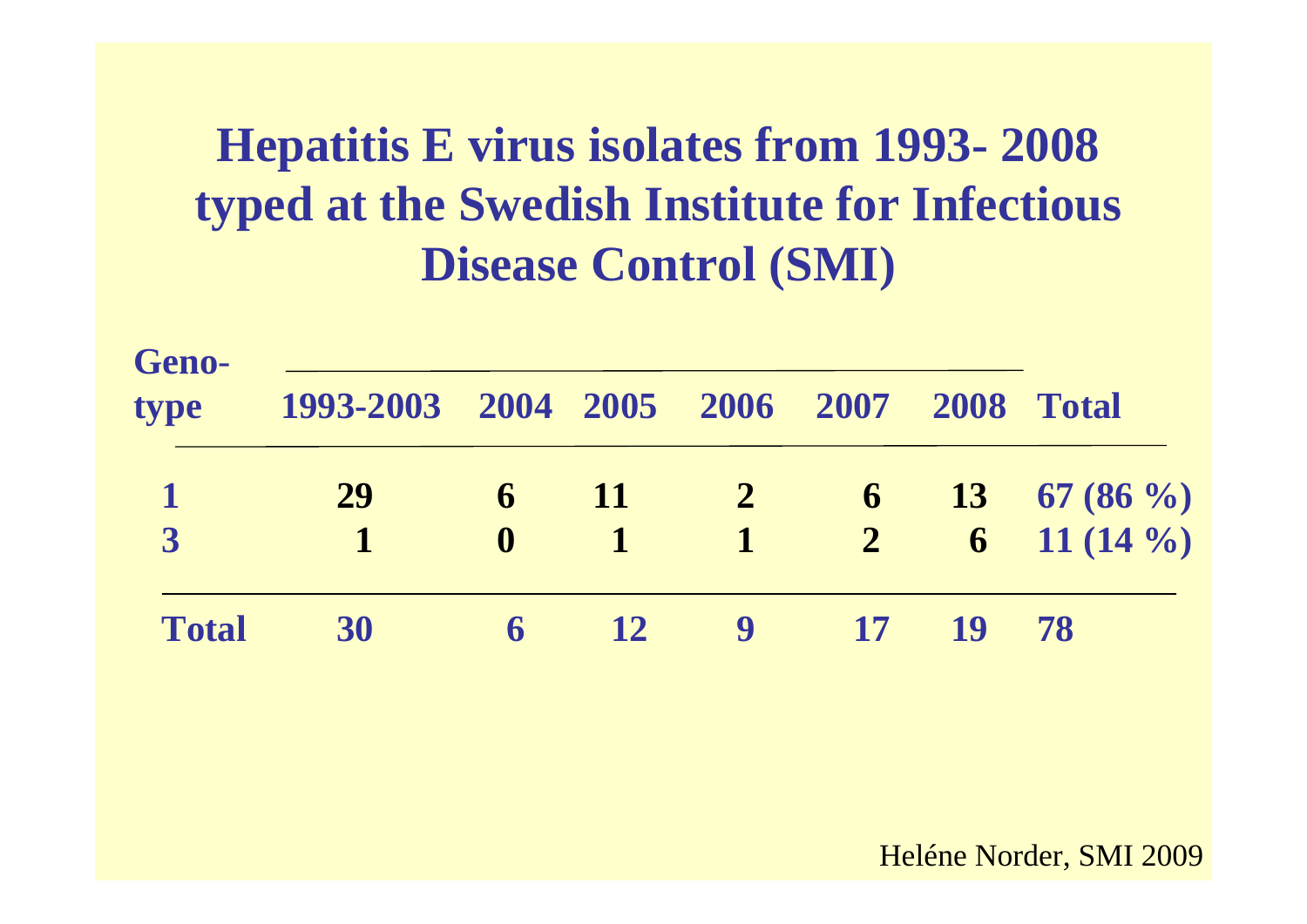### **Age, sex and country of infection for clinical cases of hepatitis E genotype 3 in Denmark and Sweden**

| <b>Strain designation</b>   | <b>sex</b> | age | country of infection |  |  |
|-----------------------------|------------|-----|----------------------|--|--|
| <b>Samples from Sweden</b>  |            |     |                      |  |  |
| 26/02                       | M          | 60  | <b>Sweden</b>        |  |  |
| 560/05                      | M          | 67  | <b>Sweden</b>        |  |  |
| 1459/06                     | F          | 62  | Spain/Austria        |  |  |
| 1559/07                     | F          | 65  | Serbia/Montenegro    |  |  |
| 668/08                      | M          | 49  | <b>Sweden</b>        |  |  |
| <b>Samples from Denmark</b> |            |     |                      |  |  |
| 525/07                      | M          | 60  | <b>Spain</b>         |  |  |
| 38/08                       | M          | 37  | <b>Denmark</b>       |  |  |
| 258/08                      | M          | 36  | Unknown              |  |  |
| 392/08                      | M          | 44  | <b>Denmark</b>       |  |  |
| 751/08                      | M          | 39  | <b>Spain</b>         |  |  |
| 889/08                      | M          | 70  | <b>Denmark</b>       |  |  |

#### Heléne Norder, SMI 2009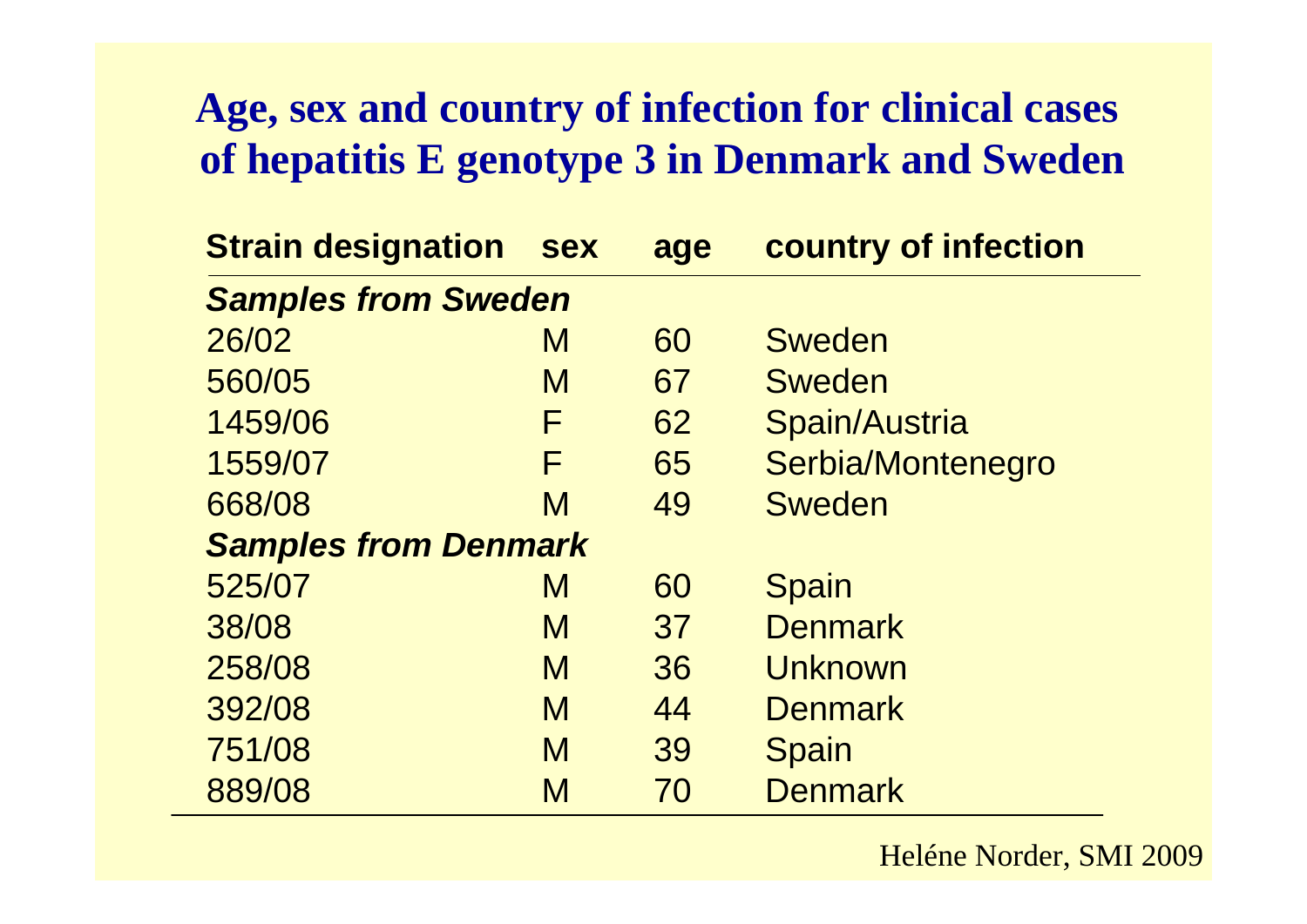### **Age and sex of clinical cases of hepatitis E genotype 3 in Europe and the USA**

| Number (% men) mean age             |                  |
|-------------------------------------|------------------|
|                                     |                  |
|                                     | $65(44-82)*$     |
| 27(55%)                             | $61 (17 - 78)$ * |
| 21(67%)                             | $48(17 - 81)*$   |
| 18 (72 %)                           | $57(39-80)*$     |
| 8(63%)                              | $56(20-84)*$     |
|                                     |                  |
| Italy, Greece, the USA<br>$5(80\%)$ | $60(43-69)$      |
| 5(60%)                              | $61(49-67)$      |
| $6(100\%)$                          | $48(37-70)$      |
|                                     | 29(62%)          |

\*Adapted from Chong Gee Theo 2006 Heléne Norder, SMI 2009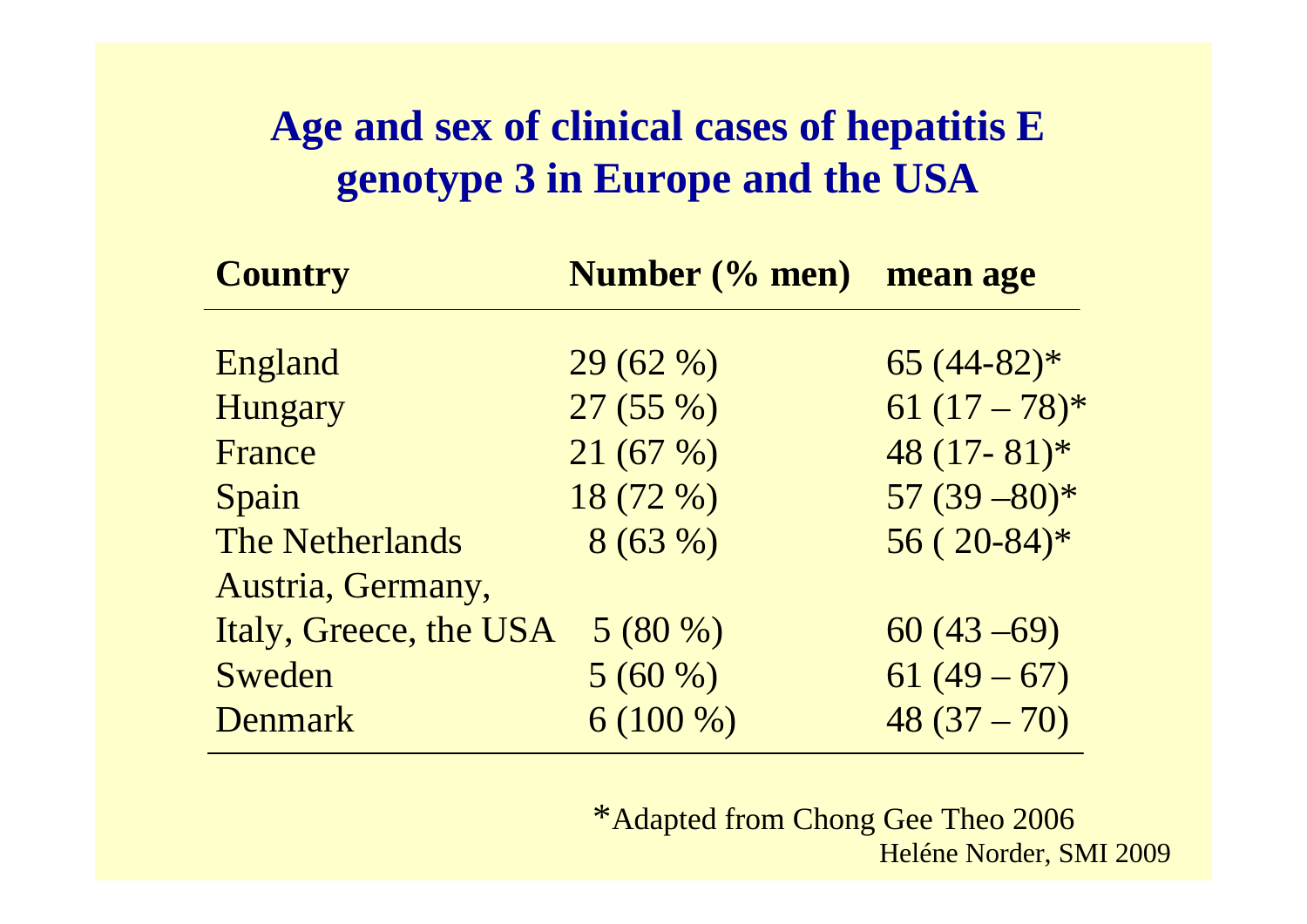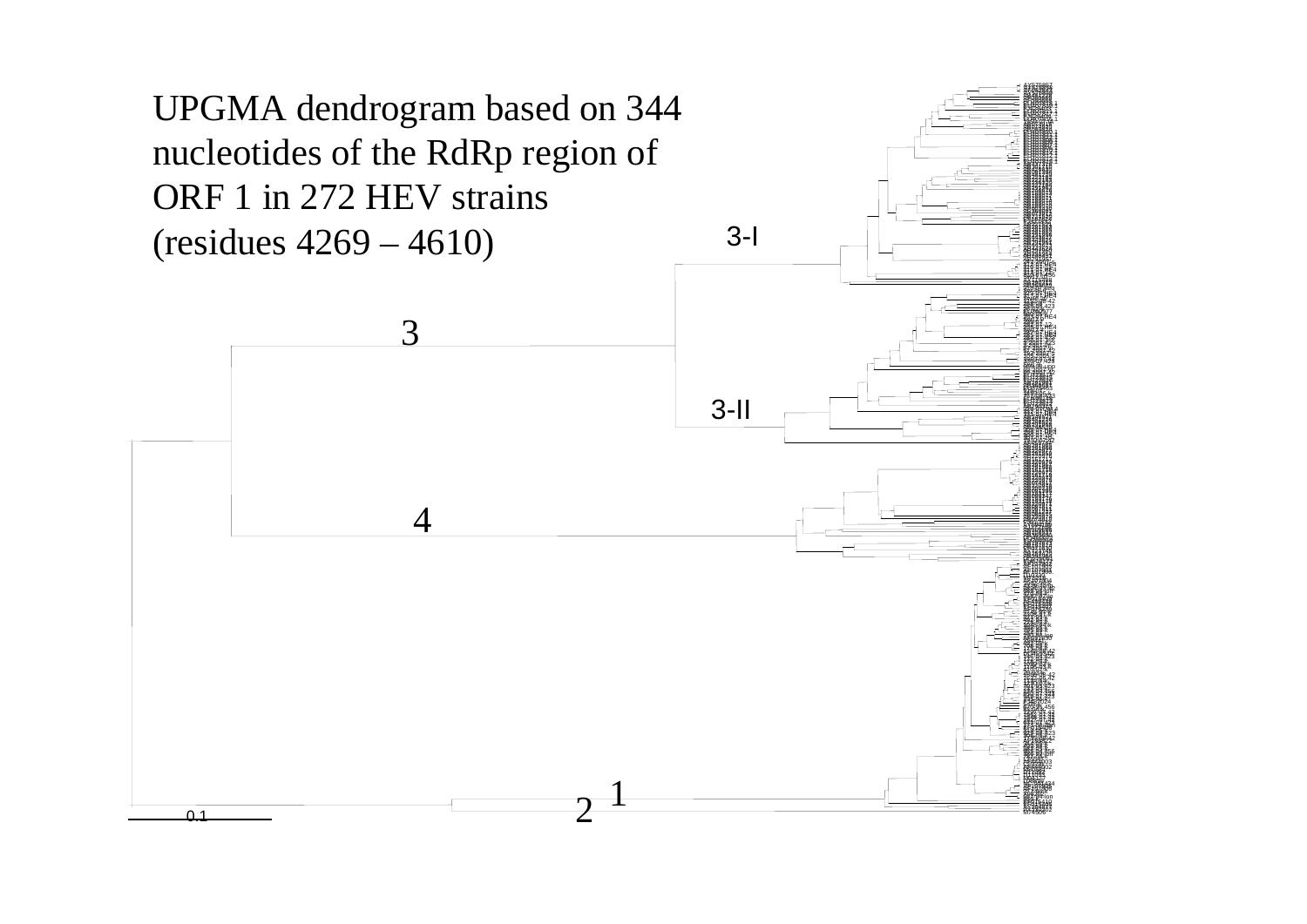## **Conclusions**

Complete HEV genomes of the described "new" subtypes are needed

There is a need to re-evaluate some subtypes of HEV

There are two major clades within genotype 3 Group 3-I is mainly formed by strains from Asia and the USA Group 3-II is mainly formed by strains from Europe

There are geographical clades of HEV strains, with strains intermixed from pigs and humans infected in the same country

The HEV strains from wild boars also cluster according to country